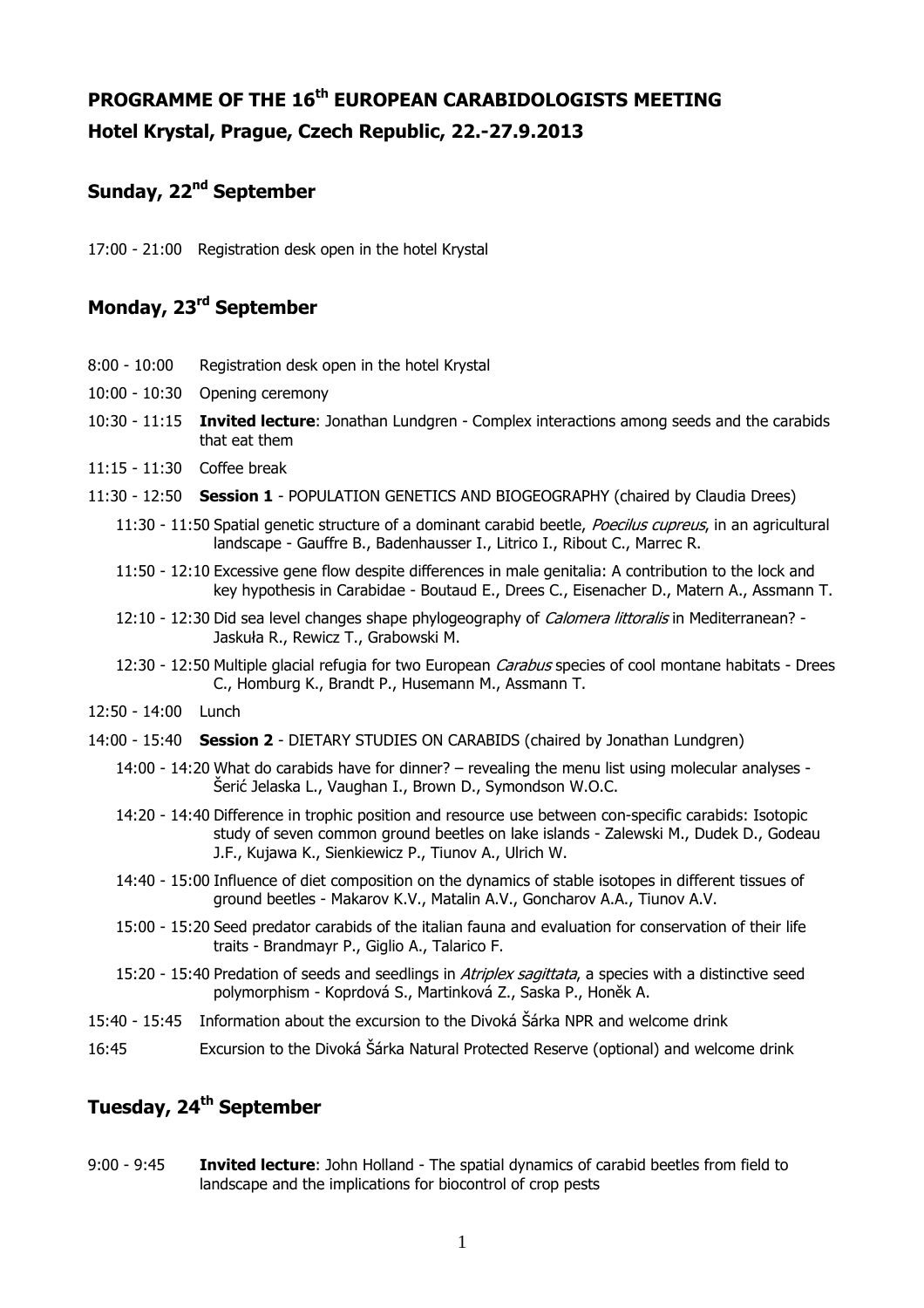- 9:45 10:00 Coffee break
- 10:00 11:40 **Session 3**: AGROECOLOGY OF CARABID BEETLES (chaired by John Holland)
	- 10:00 10:20 Effect of land-use and tillage on the dynamics of a dominant carabid beetle Poecilus cupreus (L.) in Western France agricultural landscapes - Marrec R., Badenhausser I., Börger L., Gauffre B.
	- 10:20 10:40 The spatial and temporal distribution of carabid beetles and weed seed predation in winter wheat: a comparison between conventional and conservation agricultural systems - Petit S., Trichard A., Ducourtieux C., Ricci B.
	- 10:40 11:00 The effects of changing landscape and arable field management on the diversity of carabid beetles and their links with invertebrate crop pests - Brooks D.R., Bohan D.A.,Chapman J.W., Firbank L.G., Kunin W.E.
	- 11:00 11:20 Do differences in grazing pressure affect upland ground beetle (Coleoptera: Carabidae) assemblages? - Pozsgai G., Littlewood N.A., Pakeman R.J.
	- 11:20 11:40 Effects of large grazers on ground-beetle communities in productive, man-made ecosystems - van Klink R., Vermeulen R., Smit C.
- 11:40 12:45 **Poster Session**
- 12:45 14:00 Lunch
- 14:00 16:00 **Session 4**: CARABID ASSEMBLAGES IN FORESTS (chaired by Emmanuelle Dauffy-Richard)
	- 14:00 14:20 Do recover diversity and composition of indigenous ground-dwelling assemblages after fifty years of afforestation with native oak? - Tóthmérész B., Bogyó D., Mizser S., Nagy D., Magura T.
	- 14:20 14:40 Carabid assemblages in pine stands disturbed by a hurricane in 2002: ten-years responses to hurricane impact (Piska Forest, Poland) - Skłodowski J.
	- 14:40 15:00 Species composition and structure of carabid assemblages along the clear-cut originated succession gradient in pine forests - Aleksandrowicz O., Marczak D.
	- 15:00 15:20 Changing climate associated with homogenization of forest assemblages of boreal ground beetles (Coleoptera: Carabidae) - Spence J.R., Bourassa S.
	- 15:20 15:40 Restoration as a forest-management tool in Northern Europe: effects on carabid beetles Koivula M., Toivanen T., Heikkila T.
	- 15:40 16:00 Ancient forest species: does the concept apply on carabids? An example in pine and oak forests in French lowlands - Dauffy-Richard E., Fleury J., Martin H., Bergès L., Dupouey, J.L.
- 16:00 16:30 presentation of the České středohoří Landscape Protected Area
- 16:30 16:35 Information about the excursion on Wednesday

#### **Wednesday, 25th September**

Full day (ca. 8:30 - 18:00) excursion to the České Středohoří Landscape Protected Area and the town of Žatec, the capital of hop

## **Thursday, 26th September**

- 9:00 10:40 **Session 5**: WHAT DRIVES THE VARIABILITY IN CARABID LIFE HISTORY TRAITS? (chaired by Roberto Pizzolotto)
	- 9:00 9:20 Functional diversity and life-history traits of carabid beetles in agricultural systems Stockan J.A., Pakeman R.J., Baird J., Young M.R., Iason G.R.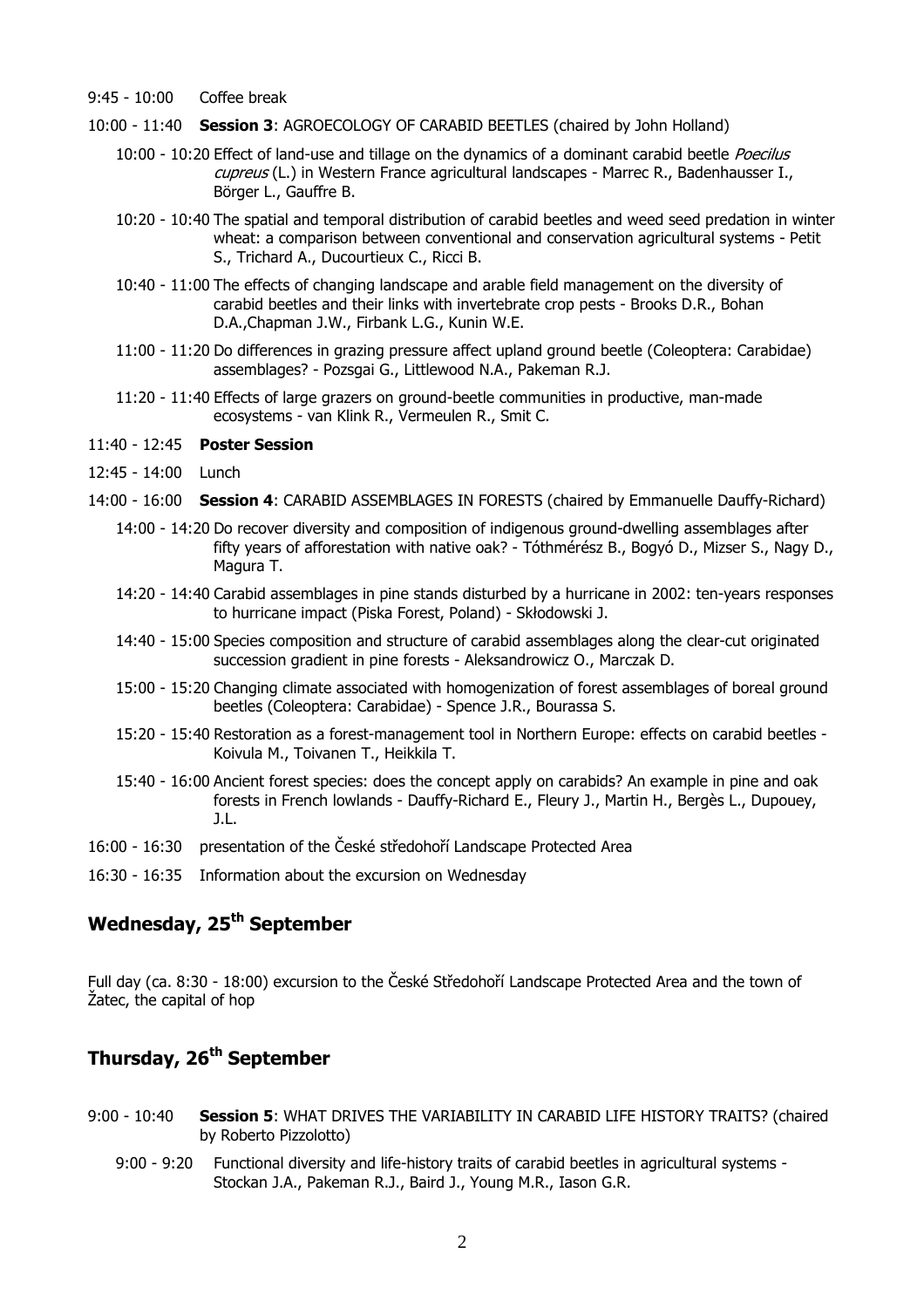- 9:20 9:40 Influence of the production system on life history traits of carabid beetles Marie A., Plantegenest M.
- 9:40 10:00 The effect of abandonment of mountain meadows on assemblage structure and life traits of ground beetles (Coleoptera, Carabidae) - Skalski T., Armatys P., Kędzior R.
- 10:00 10:20 Responses of ground beetle assemblages to forest management in Japan a study on beetle ecological traits - Shibuya S., Kikvidze Z., Toki W., Kanazawa Y., Suizu T., Yajima T., Fujimori T., Mansournia M., Abdelrahman S., Kubota K., Fukuda K.
- 10:20 10:40 Carabid species traits along an altitudinal gradient in the Dolomites (Italy) Pizzolotto R., Albertini A., Gobbi M., Brandmayr P.
- 10:40 10:55 Coffee break
- 10:55 11:40 **Invited lecture**: Andrea Di Giulio Morpho-functional and behavioral studies on the flanged bombardier beetles (Carabidae: Paussinae)
- 11:40 12:45 **Poster Session**
- 12:45 14:00 Lunch
- 14:00 16:00 **Session 6**: FASCINATING CARABIDS (chaired by Andrea Di Giulio)
	- 14:00 14:20 The influence of *Humulus lupulus* on some physiological indicators of carabid beetle Platynus assimilis - Kivimägi I., Ploomi A., Jõgar K., Sibul I.
	- 14:20 14:40 Integrative taxonomy in the subgenus *Mesocarabus* (Carabidae, Carabus) Serrano J., Gómez-Zurita J., Andújar C.
	- 14:40 15:00 The genus *Notiophilus* Dumeril, 1806 (Coleoptera: Carabidae) in fauna of Central Asia -Barševskis A.
	- 15:00 15:20 Elytral surface structure in Poecilus lepidus: What about inheritance? Mossakowski D., Paarmann W.
	- 15:20 15:40 Effects of pitfall trap lid transparency and habitat structure on the catches of carabid beetles (Coleoptera: Carabidae) in tame pasture - Bell A.J., Phillips I.D., Floate K.D., Hoemsen B.M., Phillips C.E.
	- 15:40 16:00 The explosive defensive system of paussine and brachinine bombardier beetles (Coleoptera Carabidae): comparative morphology and ultrastructure - Di Giulio A., Muzzi M., Romani R.
- 16:00 16:05 Information about the evening reception
- 19:00 22:00 Reception at the Valencia boat, with pleasure cruising on the Vltava river

## **Friday, 27th September**

- 9:00 10:20 **Session 7**: SPATIOTEMPORAL PATTERNS IN CARABID ASSEMBLAGES (chaired by Lucija Šerić Jelaska)
	- 9:00 9:20 High concordance in the dispersal abilities of distant *Carabus hungaricus* populations in Central Europe - Elek Z., Bérces S., Drag L., Pokluda P., Čížek L.
	- 9:20 9:40 Carabid beetle assemblages above and below the treeline in the Dolomites (Italy) after thirty years (1980 - 2009) - Pizzolotto R., Gobbi M., Brandmayr P.
	- 9:40 10:00 Impact of climate change on suitable habitats for ground beetles in beech forests on karst - Jelaska S.D., Vujčić-Karlo S., Šerić Jelaska L.
	- 10:00 10:20 Edge effects on carabid beetles (Coleoptera; Carabidae) across forest-meadow ecotones of Dinaric beech-fir forests - Brigić A., Starčević M., Vujčić-Karlo S., Hrašovec B.

10:20 - 10:35 Coffee break